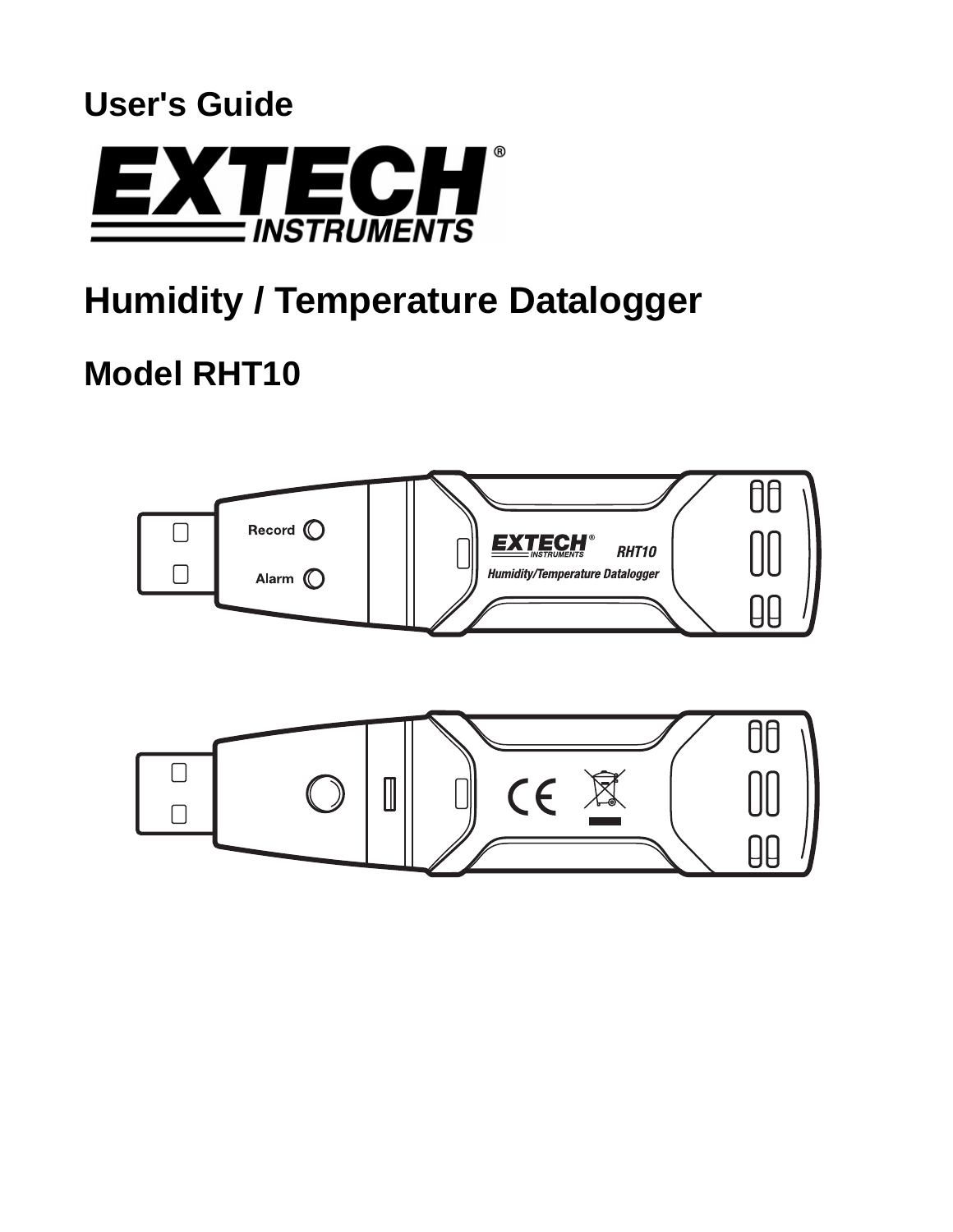# *Introduction*

Congratulations on your purchase of the Relative Humidity and Temperature Datalogger. This datalogger measures and stores up to 16,000 relative humidity and 16,000 temperature readings over 0 to 100%RH and -40 to +70°C (-40 to +158°F) measurement ranges. The user can easily set up the logging rate, high/low alarm and start-mode, and download the stored data by plugging the module into a PC's USB port and running the supplied PC software. Relative Humidity, Temperature and Dew Point data can then be graphed, printed and exported to other applications. The data logger is supplied with a long-life lithium battery, which can typically allow logging for one year. This meter is shipped fully tested and calibrated and, with proper use, will provide years of reliable service

#### **FEATURES**

- Memory for 32,000 readings(16,000 temperature and 16,000 humidity readings)
- **Dew point indication via Windows Software**
- Selectable data sampling rate: 2s, 5s, 10s, 30s, 1m, 5m, 10m, 30m, 1hr, 2hr, 3hr, 6hr, 12hr, 24hr
- **Status Indication via Red/Yellow LED and Green LED**
- **USB Interface for Set-up and Data Download**
- User-Programmable Alarm Thresholds for Relative Humidity and Temperature
- Analysis software used to view graph
- **Long battery life**

#### **DESCRIPTION**

- 1. Protective cover
- 2. USB connector to PC port
- 3. Start button
- 4. RH and Temperature sensors
- 5. Alarm LED (red/yellow)
- 6. Record LED (green)
- 7. Mounting clip

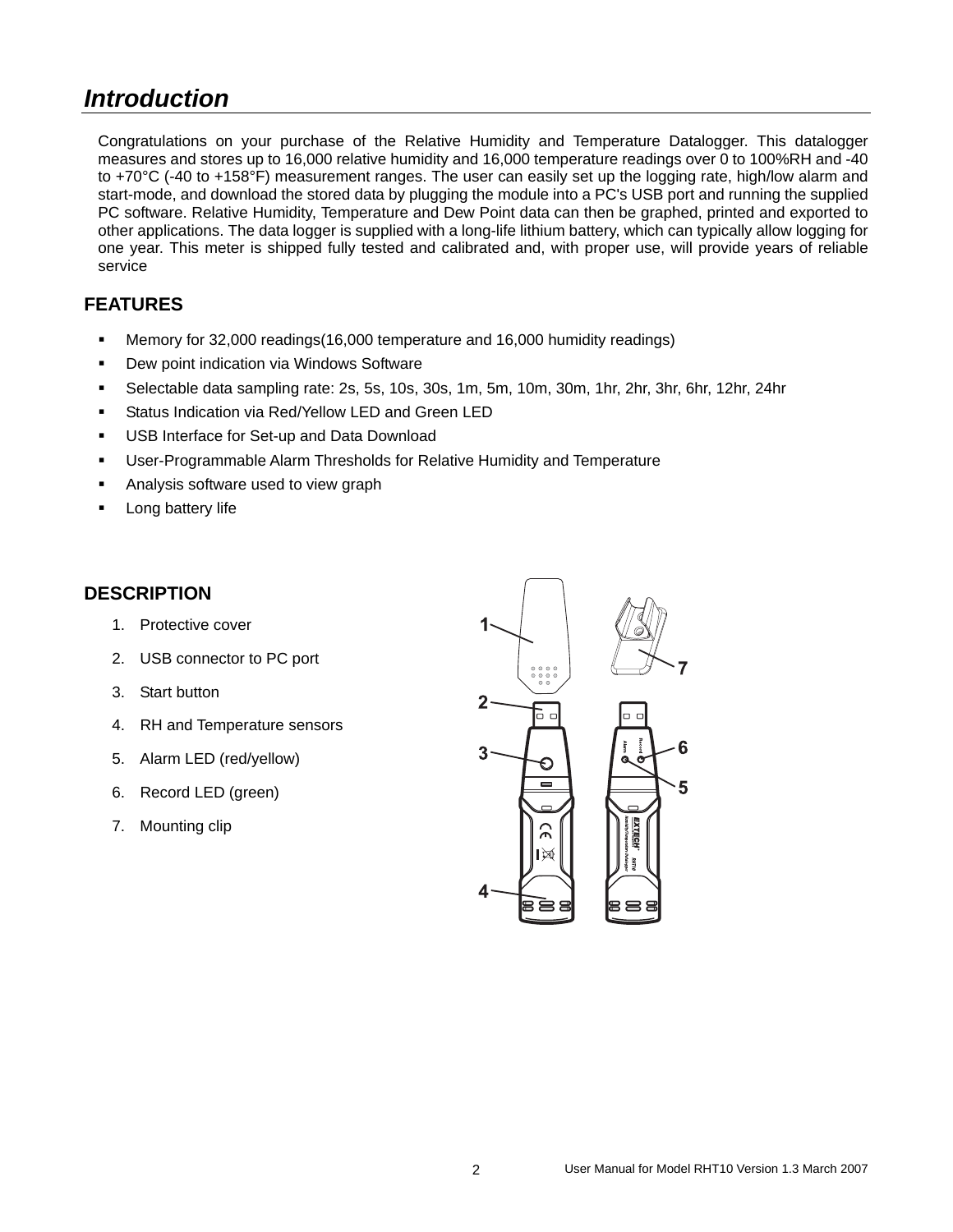# *LED Status Guide*



| <b>ED Status</b> | <b>Indication</b>                                      | <b>Action</b>                |
|------------------|--------------------------------------------------------|------------------------------|
|                  | <b>Both LED lights OFF</b>                             |                              |
| <b>REC ALM</b>   |                                                        |                              |
|                  | <b>Logging not active</b><br>Ωr                        | <b>Start logging</b>         |
|                  | <b>Low Battery</b>                                     | <b>Replace battery and</b>   |
|                  |                                                        | download the data            |
|                  | One green flash every 10 sec. *                        |                              |
| <b>REC ALM</b>   | Logging active, no alarm condition**                   |                              |
|                  | Green double flash every 10 sec.                       | To start, hold the start     |
|                  | <b>Delayed start</b>                                   | button until Green and       |
|                  |                                                        | <b>Yellow LED flash</b>      |
|                  | Red single flash every 10 sec. *                       |                              |
| <b>REC ALM</b>   | Logging active, low alarm condition for RH***          |                              |
|                  | Red double flash every 10 sec. *                       |                              |
|                  | Logging active, high alarm condition for RH***         |                              |
|                  |                                                        | If logging, logger will stop |
|                  | Red single flash every 60 sec.                         | automatically. No data will  |
|                  | Low Battery****<br>Yellow single flash every 10 sec. * | be lost. Replace battery     |
| <b>REC ALM</b>   | Logging active, low alarm condition for TEMP***        |                              |
|                  |                                                        |                              |
|                  | Yellow double flash every 10 sec. *                    |                              |
|                  | Logging active, high alarm condition for TEMP***       |                              |
|                  | Yellow single flash every 60 sec.                      | Download the data            |
|                  | Logger memory full                                     |                              |

\* To save power, the logger's LED flashing-cycle can be changed to 20s or 30s via the supplied software.

\*\* To save power, alarm LEDs for temperature and humidity can be disabled via the supplied software.

\*\*\*When both temperature and relative humidity readings exceed alarm level synchronously, LED status indication alternate every cycle.

\*\*\*\*When the battery is low, all operations will be disabled automatically. NOTE: Logging automatically stops when the battery weakens (logged data will be retained). The supplied software is required to restart logging and to download logged data.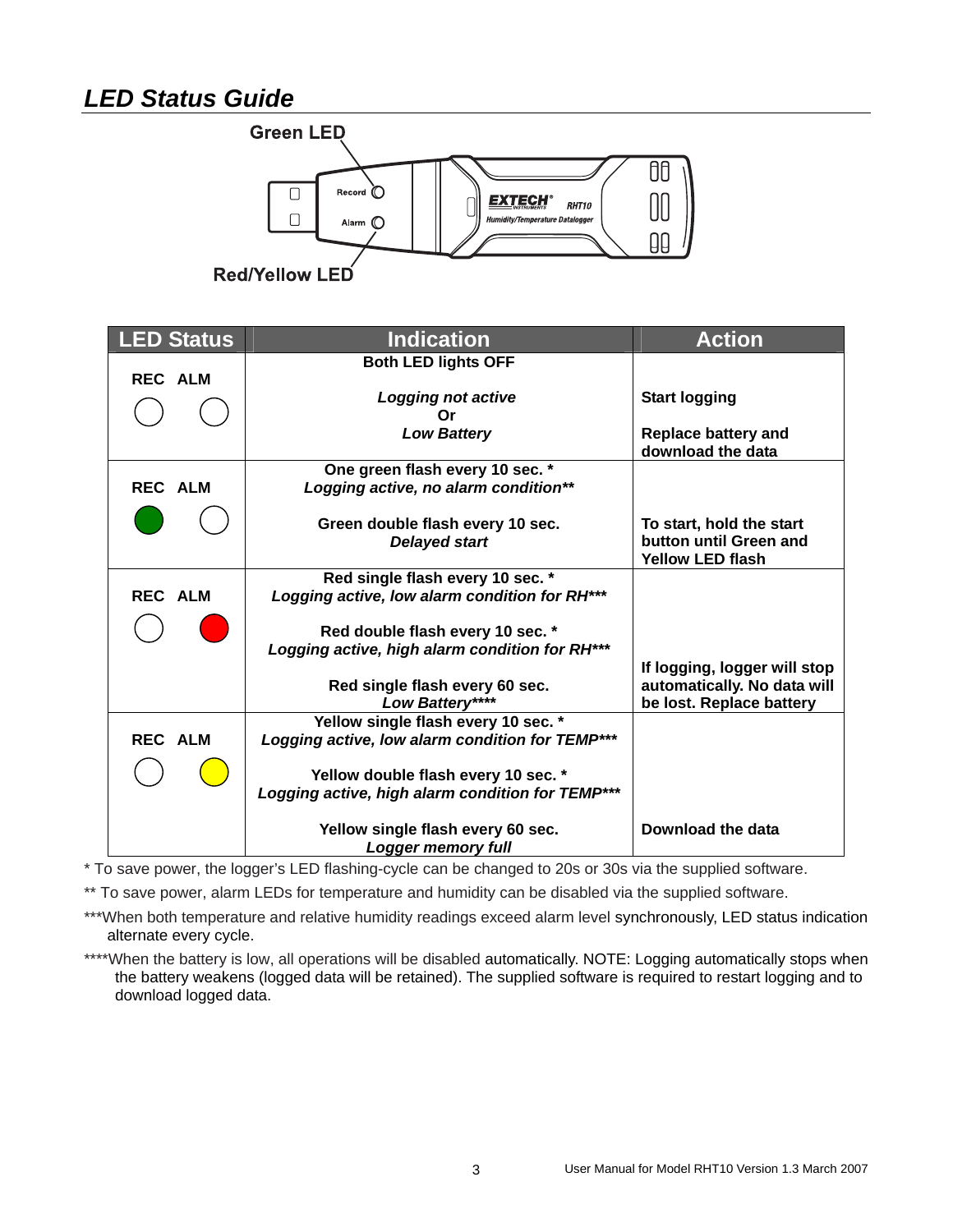# *Operation*

#### **DATALOGGER SOFTWARE INSTALLATION**

Install the supplied Windows PC Datalogger Software by placing the supplied program disk in the PC CD-ROM drive. If the installation program does not automatically open and provide on-screen prompts, double click the SETUP.EXE file included on the program disk. Follow the on-screen prompts to complete the installation. Before running the Datalogger software please connect the Logger to the PC and install the USB Driver software as described in the next section.

#### **CONNECTING THE LOGGER TO THE PC and INSTALLING THE DRIVER SOFTWARE**

Plug the Logger into an available USB port on the PC. If this is the 1<sup>st</sup> time that the Logger is connected to the particular port on the PC, the following screen will appear:

| <b>Found New Hardware Wizard</b> |                                                                                                           |  |
|----------------------------------|-----------------------------------------------------------------------------------------------------------|--|
|                                  | Welcome to the Found New<br>Hardware Wizard                                                               |  |
|                                  | This wizard helps you install software for:                                                               |  |
|                                  | Silabs C8051F320 USB Board                                                                                |  |
|                                  | If your hardware came with an installation CD<br>or floppy disk, insert it now.                           |  |
|                                  | What do you want the wizard to do?                                                                        |  |
|                                  | Install the software automatically [Recommended]<br>◯ Install from a list or specific location (Advanced) |  |
|                                  | Click Next to continue.                                                                                   |  |
|                                  | Next ><br>Cancel<br>< Back                                                                                |  |

Select the 'recommended' installation (make sure the program disk is still in the PC CD-ROM drive) and follow the on-screen prompts to complete the driver installation. If this is a repeat connect of the Logger to the USB port, the driver installation process will be automatically skipped.

#### **RUNNING THE DATALOGGER SOFTWARE**

With the Logger connected to the PC, Double click the DATALOGGER icon to launch the program. The main software screen will appear with the MENU BAR icons described below.

#### **MENU BAR**



From left to right the menu bar icons represent DATA DOWNLOAD, LOGGER SETUP, FILE OPEN, FILE SAVE-AS, FILE PRINT, and ZOOM. In addition, the FILE, VIEW, LINK, and HELP pull-down menus are available here. All will be discussed in the following paragraphs. Start by setting up the Logger as explained in the following section.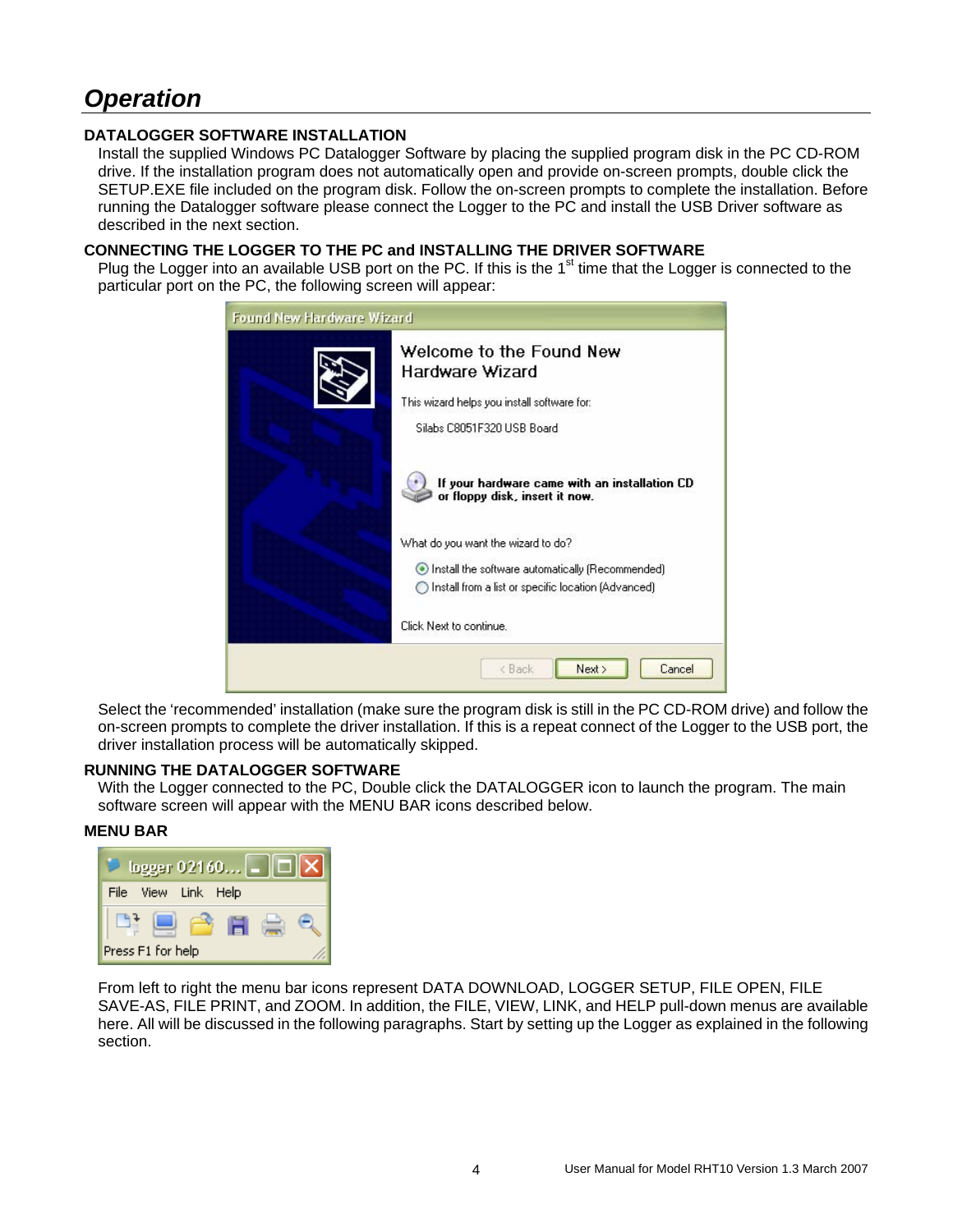#### **SETUP THE LOGGER**

Click on the computer icon on the menu bar (2<sup>nd</sup> from left) or select LOGGER SET from the LINK pull-down menu. The Setup window will appear as shown below; descriptions for each field in the Setup window are listed directly below the illustration:

| <b>Basic Settings</b>                          |                             |  |  |
|------------------------------------------------|-----------------------------|--|--|
| 02-16-2007 16:24:25<br><b>Current Time:</b>    | <b>6 Manual C Instant</b>   |  |  |
| <b>Logger Name:</b><br><b>Logging Name</b>     | Max. 15 words!              |  |  |
| Sample Rate[Sec.]: 10s<br>Sample Points: 50    |                             |  |  |
| LED Flash Cycle: 6 10s 6 20s 6 30s             |                             |  |  |
| <b>Alarm Settings</b>                          |                             |  |  |
| <b>EXAMPLE DS</b> flash for high and low alarm |                             |  |  |
| Low Alarm 0<br>Temperature:                    | Unit: OC -<br>High Alarm 40 |  |  |
| Relative Humidity: Low Alarm 35                | High Alarm 75<br>Unit: %RH  |  |  |
|                                                |                             |  |  |
| <b>Default</b>                                 | Cancel<br>Setup             |  |  |

- The CURRENT TIME field will automatically synchronize with the PC date and time setting
- The MANUAL and INSTANT select buttons allow the user to start datalogging immediately when the Setup window is exited (INSTANT) or at a later time (MANUAL). Explained in the LOGGING READINGS section
- The LOGGER NAME field allows the user to select a unique name for the logger
- The SAMPLE POINTS field instructs the logger to take a finite number of readings
- The SAMPLE RATE pull-down menu instructs the logger to log readings at a specific rate
- The LED Flash Cycle can be set by the user (the longer the time, the longer the battery life)
- The ALARM SETTINGS portion of the SETUP window allows the user to set HIGH and LOW temperature/RH limits and disable the flashing of the Logger's LEDs thereby conserving battery energy

Click on the SETUP button to save changes. Press the DEFAULT button to set the Logger to factory default condition. Press the CANCEL button to abort the setup.

#### **LOGGING READINGS**

If INSTANT was selected in the SETUP window, the Logger begins logging at the instant the SETUP button is pressed. If MANUAL was selected, the Logger must be manually started by pressing and holding the Logger's yellow button for approx. 3 seconds or until the two LEDs on the Logger flash at the same time.

Logging will continue at the programmed sample rate until the number of readings (sample points) specified in the Setup window is reached.

The green LED flashes once per sample point and the red LED flashes when user programmed alarm limits are exceeded. The yellow LED will flash at 10 second intervals AFTER the pre-determined number of readings has been logged.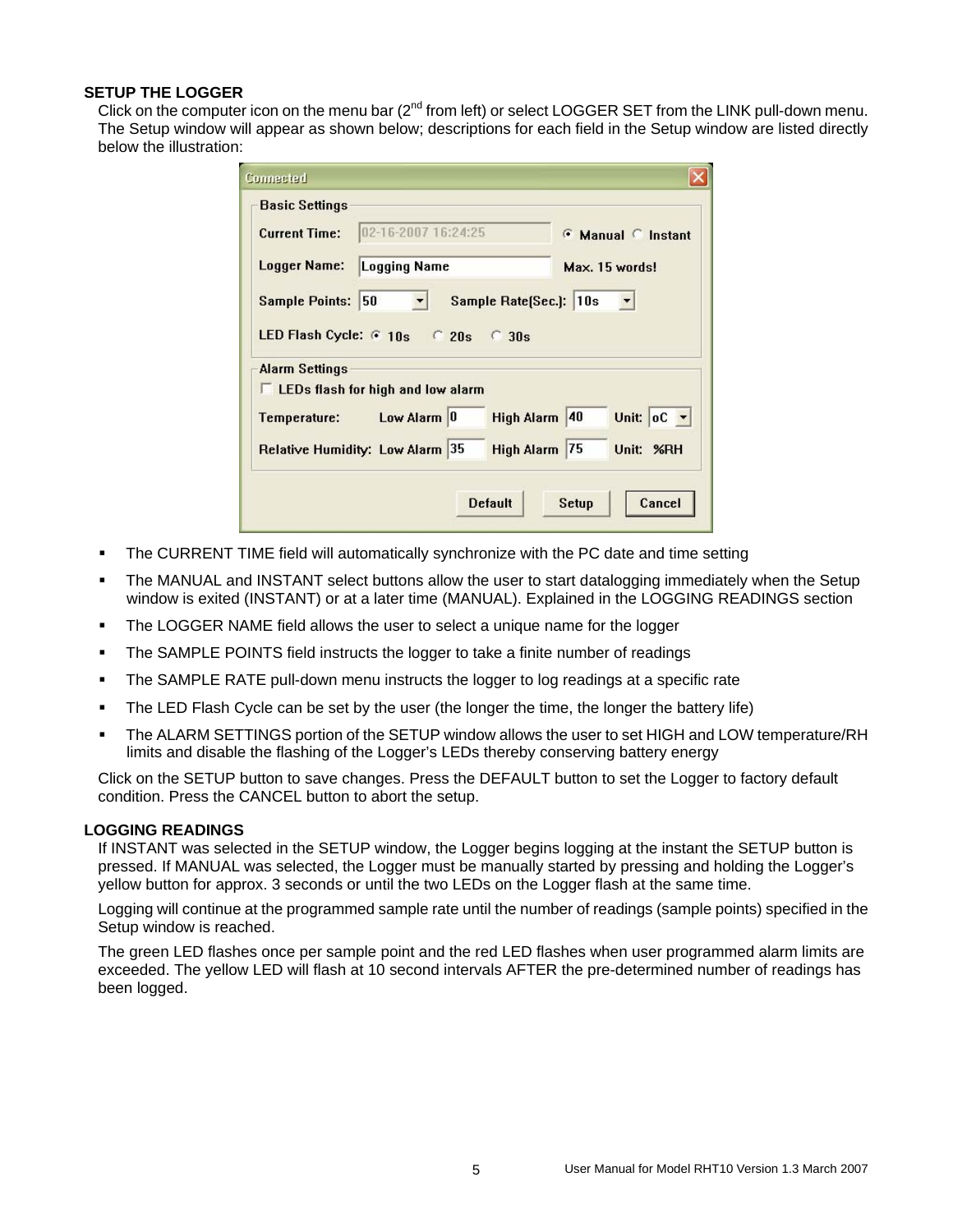#### **DOWNLOAD SAVED DATA TO PC**

To transfer the readings stored in the Logger to the PC:

- 1. Connect the Logger to the same USB port used when the Logger was initialized
- 2. Open the Datalogger software program if it is not still running
- 3. Click the Download icon (1<sup>st</sup> on the left) or select Data Download from the LINK pull-down menu
- 4. The Window shown below will appear. Press DOWNLOAD to begin transferring readings

| Connected                                                                       |      |        |
|---------------------------------------------------------------------------------|------|--------|
| Download                                                                        |      |        |
| Press Download to stop logging and load data<br>from logger, or Cancel to exit. |      |        |
| Download                                                                        | View | Cancel |

If readings are successfully transferred, the VIEW screen and the SAVE screen (both shown below) will appear. In the SAVE screen, name the file and save it to a convenient location. At a later time, the user can select SAVE-AS and save the data as an Excel, Text, or Bitmap file (explained in next section), however, the data in this case is saved as an .rec file for use in this program only.

| Save                                                                                                                                                   |                                                                                                                          |
|--------------------------------------------------------------------------------------------------------------------------------------------------------|--------------------------------------------------------------------------------------------------------------------------|
| Save in: Cocal Disk (C:)                                                                                                                               | │←©or®                                                                                                                   |
| 5f69e7f025b780eb3f42bd9a2de49514<br>CP2101WIN<br><b>Crystal</b><br>Datalogging Printing Series<br>DELL<br>Diamond<br>Documents and Settings<br>drvrtmp | ⊟EXACT<br>Extech 407752 HandHeld<br>HandHeld<br>harry<br>My Downloads<br><b>I</b> NVIDIA<br>Program Files<br><b>PVSW</b> |
| Ш<br><b>TEST 123</b><br>File name:<br>Save as type:<br>Logger Files (*.rec)                                                                            | Save<br>Cancel                                                                                                           |

In the VIEW screen (below) press VIEW to see the data graphically. If there are no readings currently stored in the Logger, the program will let the user know via warning screen.



When VIEW is pressed, the Data Graph window appears (pictured and discussed in the next section)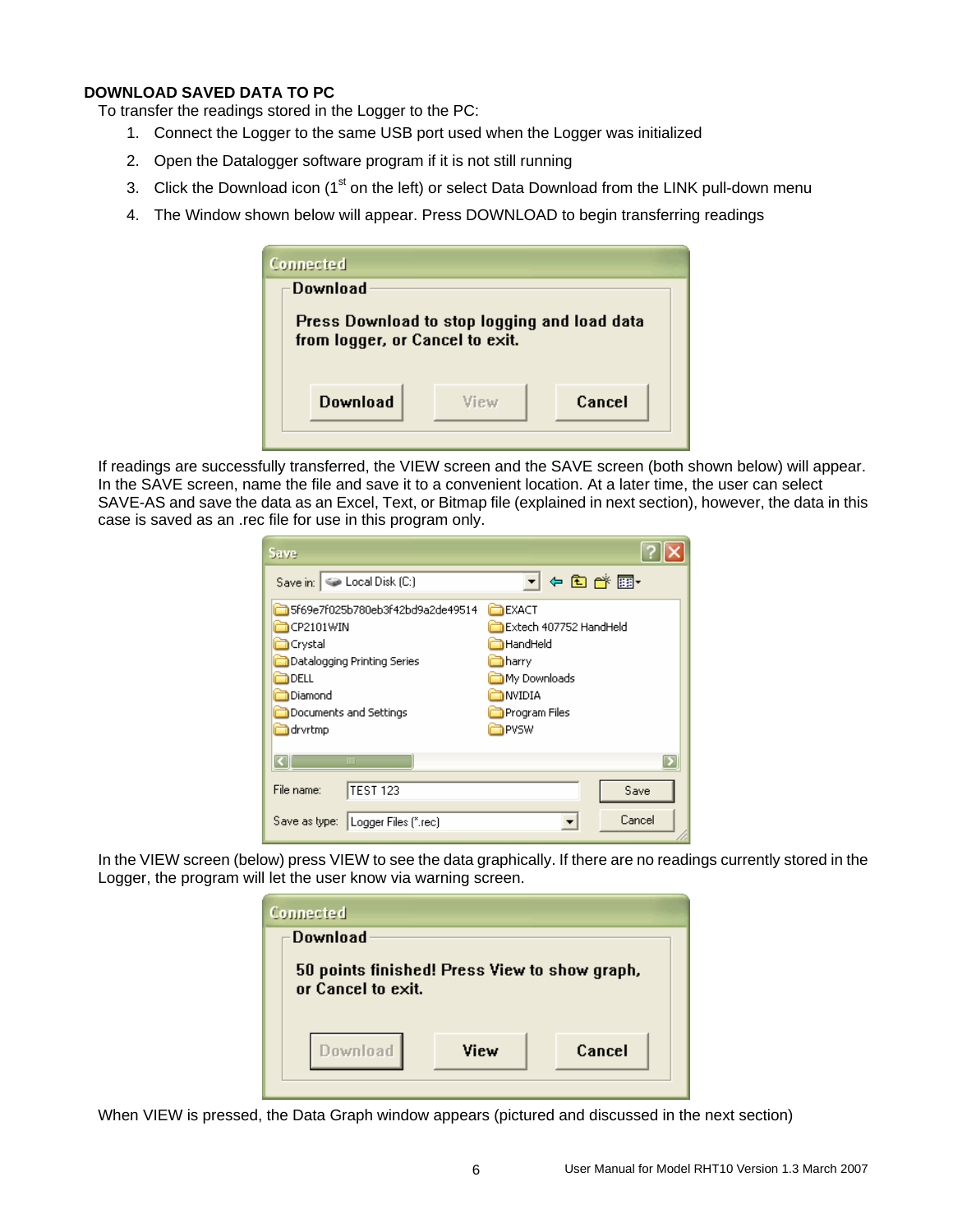#### **DATA GRAPH**

The Data Graph window presents the transferred data in x-y graph format with Date/Time represented on the horizontal axis and Temperature / %Relative Humidity / Dew Point / Alarm Limits represented on the y axis:



To zoom in and zoom out data regions, there are several approaches, these are:

- 1. Use the mouse to click and drag a box around any data area to magnify the area selected.
- 2. Click on the zoom magnifier icon tool on the menu bar
- 3. Select ZOOM OUT / ZOOM IN from the VIEW pull-down menu.

In the example graph above, the Temperature is represented by the solid red line (the lines are known as 'traces'), the Relative Humidity % by the solid yellow trace, and the Dew Point Temperature by the solid green trace. The low and high alarm values for temperature are represented by the dashed red trace, the low and high alarm values for Relative Humidity by the dashed yellow trace.

To customize the graph window select SHOW TRACES, BACKGROUND, GRID LINES, and MASK POINTS from the VIEW pull-down menu. These options provide the following features:

SHOW TRACES: Allows the user to select which data to view as a trace (Temperature, RH, Dew Point, & Alarms).

BACKGROUND: Select background color scheme.

GRID LINES: Add or remove grid lines from x and y axes.

MASK POINTS: Places dots on the traces for the actual data points, breaking up the continuous nature of a trace.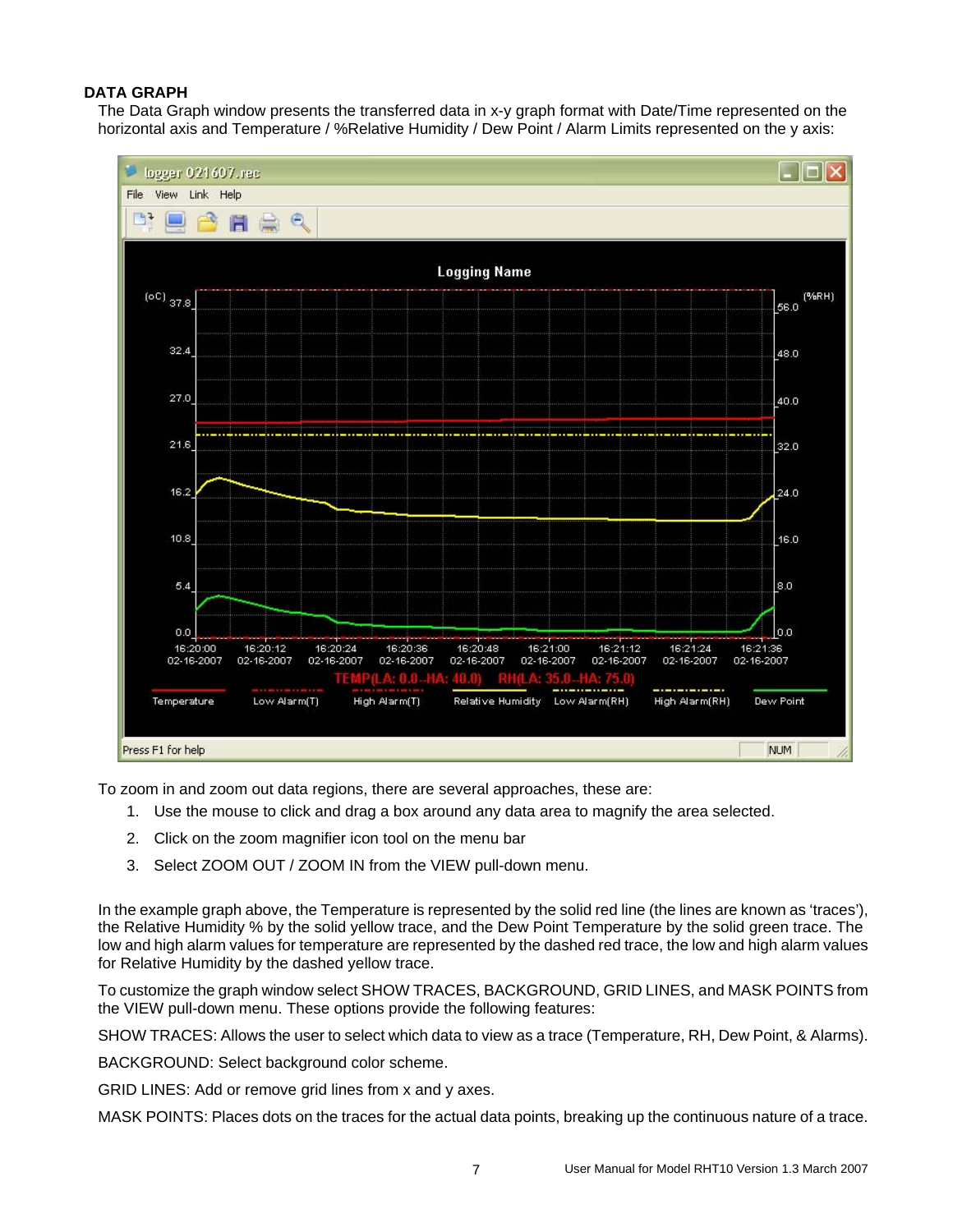#### **SAVE AND OPEN DATA FILES**

To save the transferred data in a format other than the proprietary .rec format, click the SAVE AS icon from the menu bar (3<sup>rd</sup> from right) or select SAVE AS from the FILE pull-down menu. The data can be saved in the following formats:

TEXT FILE (.txt)

EXCEL FILE (.xls)

BITMAP FILE (.bmp)

To open an existing data file for viewing on the data graph window, click on the FILE OPEN icon on the menu bar  $(3<sup>rd</sup>$  from left) or select FILE OPEN from the FILE pull-down menu. When prompted, select a .rec file saved earlier.

#### **PRINT DATA GRAPH**

To print a data graph window to a line or network printer, click on the printer icon or select PRINT from the FILE pull-down menu. Note that color graph windows can be accurately printed on color printers.

#### **CLEAR LOGGER DATA**

The Logger retains data in its internal memory until the user begins a new logging session. Starting a new logging session clears all of the logger's stored readings; be sure to save data before starting a new logging session.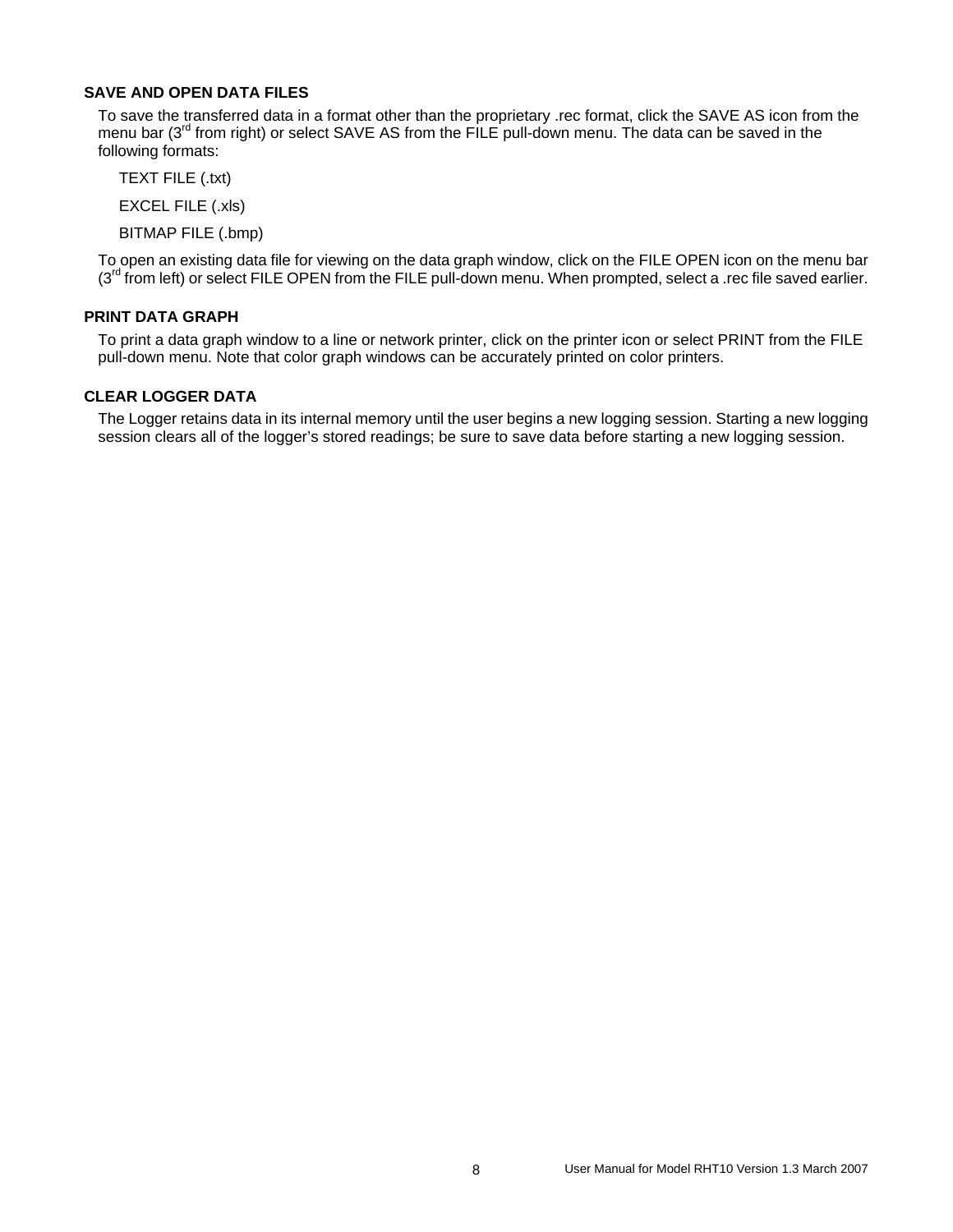# *Specifications*

| <b>Relative Humidity</b>     | Overall Range                                                                     | 0 to 100%                                      |
|------------------------------|-----------------------------------------------------------------------------------|------------------------------------------------|
|                              | Accuracy (0 to 20 and 80 to 100%)                                                 | ±5.0%                                          |
|                              | Accuracy (20 to 40 and 60 to 80%)                                                 | ±3.5%                                          |
|                              | Accuracy (40 to 60%)                                                              | ±3.0%                                          |
| <b>Temperature</b>           | Overall Range                                                                     | -40 to $158^{\circ}$ F (-40 to $70^{\circ}$ C) |
|                              | Accuracy (-40 to -10 and +40 to +70 $^{\circ}$ C)                                 | $\pm 2^{\circ}$ C                              |
|                              | Accuracy (-10 to $+40^{\circ}$ C)                                                 | $±1^{\circ}C$                                  |
|                              | Accuracy (-40 to +14 and 104 to $158^{\circ}F$ )                                  | $±3.6^{\circ}F$                                |
|                              | Accuracy (+14 to $104^{\circ}F$ )                                                 | $±1.8$ <sup>°</sup> F                          |
| <b>Dew Point Temperature</b> | Overall Range                                                                     | -40 to $158^{\circ}$ F (-40 to $70^{\circ}$ C) |
|                              | Accuracy (25°C, 40 to 100%RH)                                                     | $\pm 4.0^{\circ}$ F ( $\pm 2^{\circ}$ C)       |
| Logging rate                 | Selectable sampling interval: From 2 seconds up to 24 hours                       |                                                |
| <b>Operating temperature</b> | -31 to 176 $^{\circ}$ F (-35 to 80 $^{\circ}$ C)                                  |                                                |
| <b>Battery type</b>          | 3.6V Lithium (1/2 AA) (SAFT LS14250, Tadiran TL-5101 or equivalent)               |                                                |
| <b>Battery life</b>          | 1 year (typ.) depending on logging rate, ambient temperature, & use of Alarm LEDs |                                                |
| <b>Dimensions/Weight</b>     | 4x1x.9" (101x25x23mm) / 6oz (172g)                                                |                                                |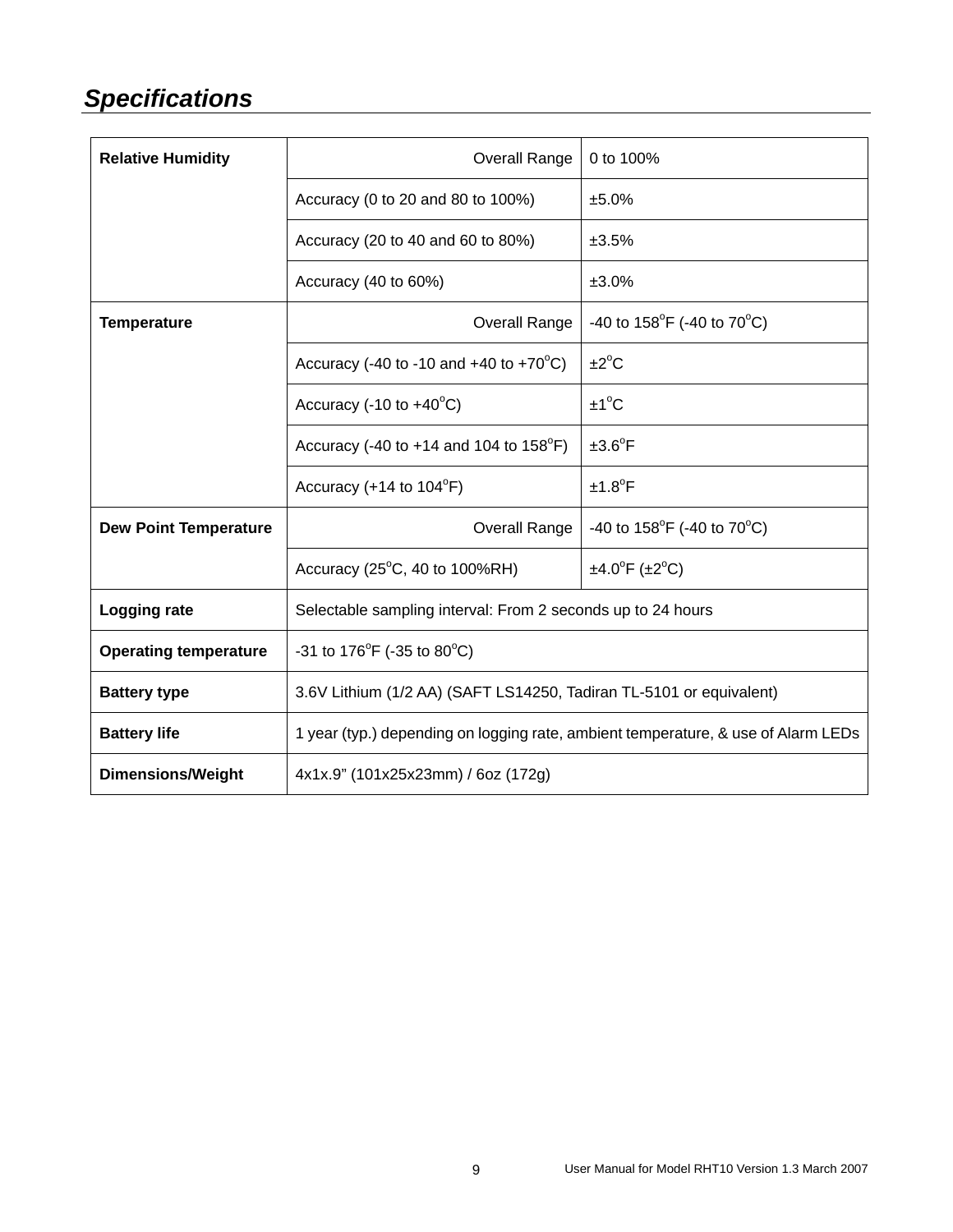# *Battery Replacement*

It is highly recommended that the battery be replaced every 12 months, or prior to logging critical data.

The datalogger does not lose its stored readings when the battery weakens or when the battery is replaced; the data logging process will however be stopped and cannot be re-started until the battery has been replaced and the logged data has been downloaded to PC.

Use only 3.6V lithium batteries. Before replacing the battery, remove the datalogger from the PC. Follow diagrammatic steps 1 through 4 below.

NOTE: Leaving the logger plugged into the PC USB port longer than necessary will cause some of the battery capacity to be lost.



**WARNING:** Handle lithium batteries carefully, observe warnings on battery casing. Dispose of in accordance with local regulations.

# *Sensor Reconditioning*

Over time, the internal sensor may be compromised as a result of pollutants, chemical vapors, and other environmental conditions which can lead to inaccurate readings. To recondition the internal sensor, please follow the procedure below:

Bake the Logger at 80°C (176°F) at <5%RH for 36 hours followed by 20-30°C (70-90°F) at >74%RH for 48 hours (for re-hydration)

If permanent damage to the internal sensor is suspected, replace the Logger immediately to insure accurate readings.